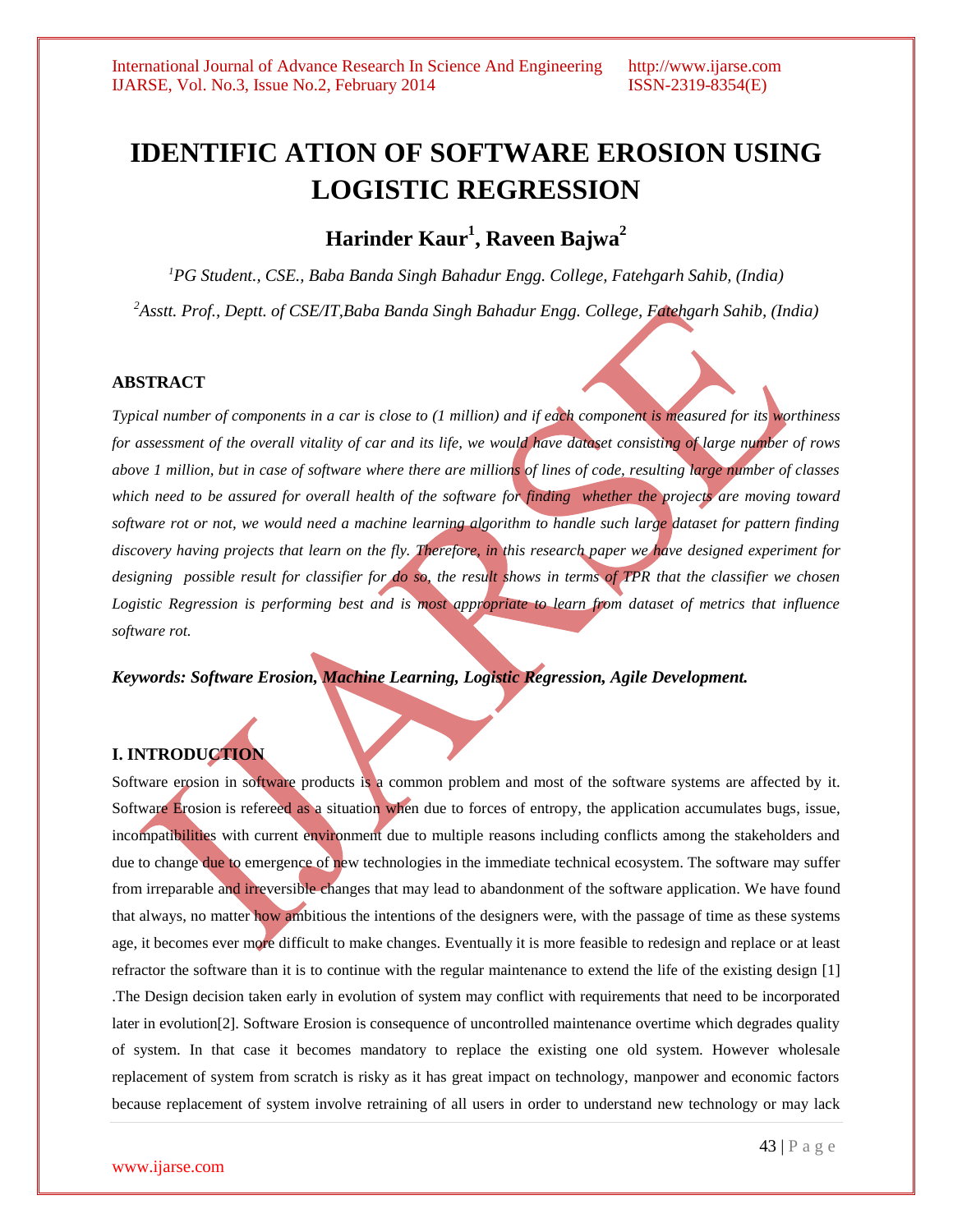specific functionality of previous system as well as it imbalances the financial state of organization[3]. we would have dataset consisting millions of lines of code, resulting large number of classes which need to be assured for overall health of the software for finding whether the projects are moving toward software rot or not, we would need a machine learning algorithm to handle such large dataset for pattern finding discovery having projects that learn on the fly. Machine Learning is considered as a subfield of Artificial Intelligence and it is concerned with the development of techniques and methods which enable the computer to learn. In simple terms development of algorithms which enable the machine to learn and perform tasks and activities.

# **II. RELATED WORK**

Threshold algorithm has been developed that helps to discriminate the metrics values into four categories(No rot, Low rot, Medium rot, High rot) for identification of degree for software rot ,that might occur in life cycle of software project been build, development and release based on agile development model which make use of dynamic range values for each metric [4]. Comparative study is given by author which concluding that logistic regression introduce less asymptotic error as the data grows [5]. This paper describes a different level in network traffic-analysis using an unsupervised machine learning technique, the flows are automatically classified by exploiting the different statistics characteristics of flow [6]. In one of another paper machine learning methods is applied for automatic Persian news classification by exert some language preprocess in Hamshahri dataset, and then extracted a feature vector for each news text by using feature weighting and feature selection algorithms then trained their classifier by support vector machine and K-nearest neighbor algorithms. The performance of KNN resulted better in comparison to other one [7].

# **III. METHODOLOGY**

This section describe the various steps used for this complete process in fig.1. In this paper we have referred our previous paper for identification of software rot [4]. The

| Collection of Java based Open Source    |  |
|-----------------------------------------|--|
| Projects                                |  |
|                                         |  |
|                                         |  |
| Metrics Tool for calculating values for |  |
|                                         |  |
| (WMC,NOC,RFC,DIT,NPM,CBO,LCOM)          |  |
| (Customized Tool written in JAVA)       |  |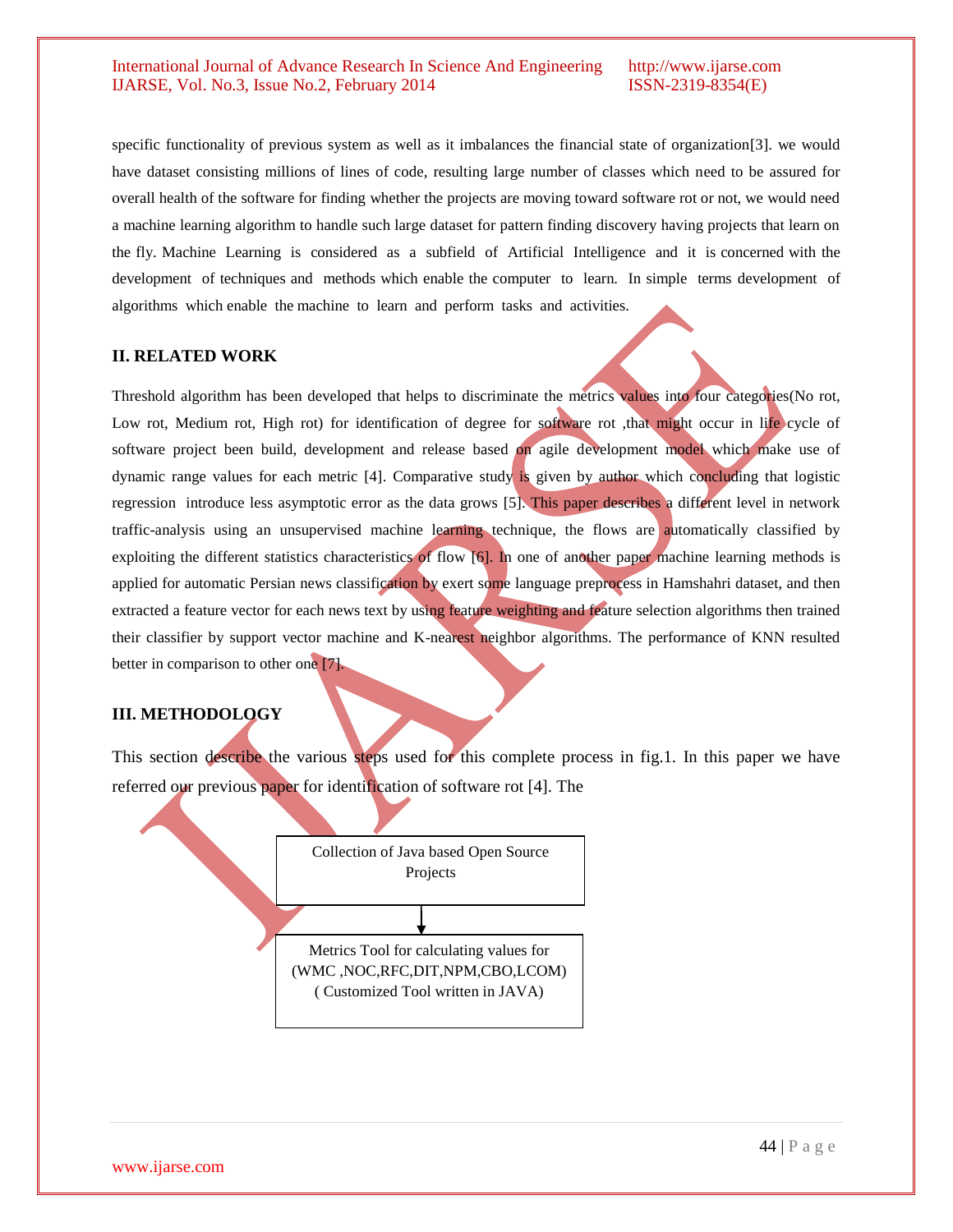

# **IV. RESULTS AND DISCUSSION**

In this section we have been showing the result by calculating the performance of logistic regression algorithm with various parameters results as mentioned below.

**4.1 True Positive Rate**

#### **Table 1: True Positive Rate Values of Algorithm for Each Class**

| Class           | True Positive Rate |
|-----------------|--------------------|
| No Rot          | 0.999              |
| Low Rot         | 0.999              |
| Medium Rot      | 0.999              |
| <b>High Rot</b> |                    |
| Average TRP     | .999               |
|                 |                    |

The true positive rate (TP) is the proportion of positive cases that were correctly identified, as calculated using the equation:

$$
TP = \frac{d}{c+d}
$$

d is the number of correct predictions that an instance is positive. c is the number of incorrect of predictions that an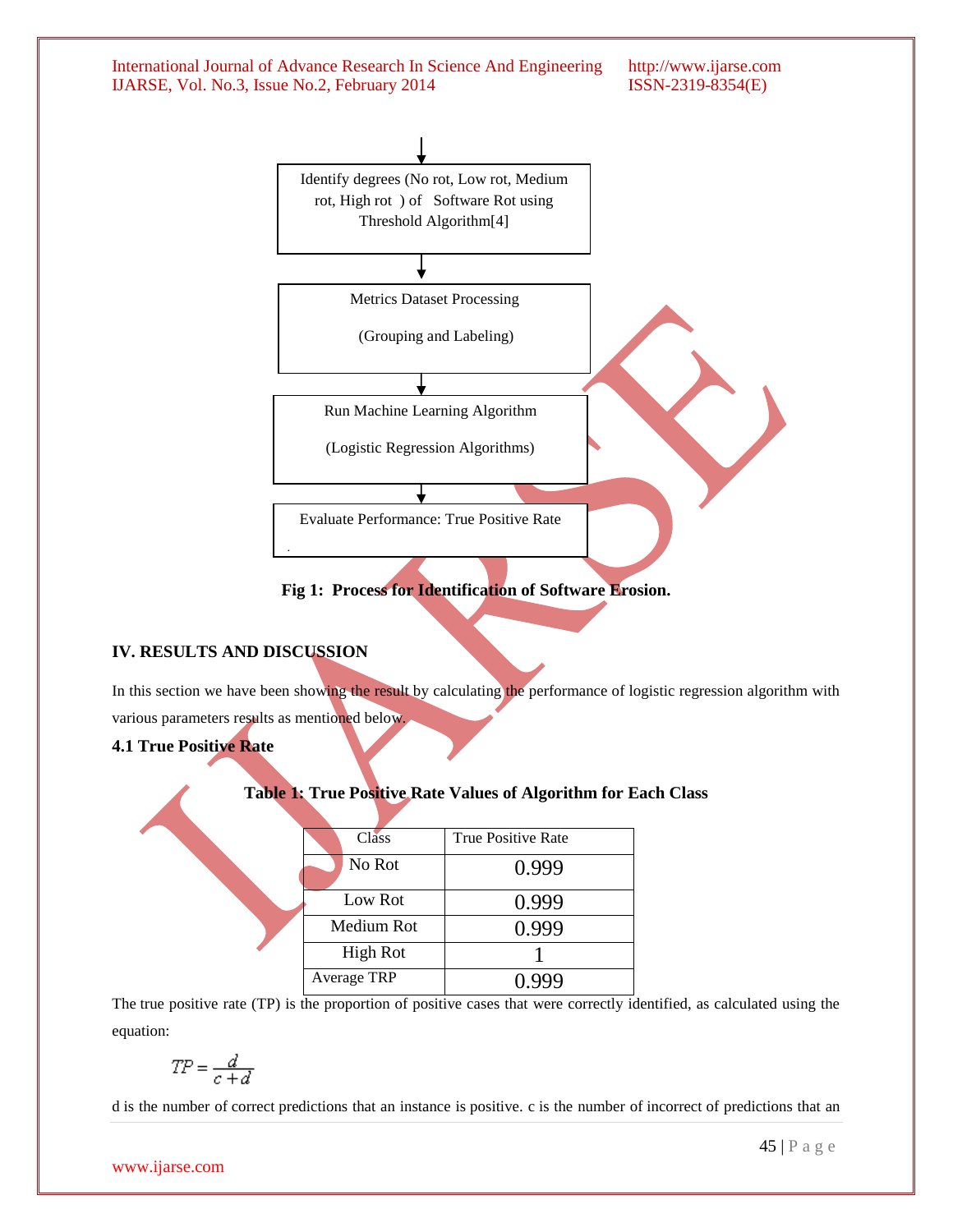instance negative, Table-1 depicts the true positive rates for different classes (No rot, Low rot, Medium rot, High rot)for Logistic Regression algorithm. A high positive rate indicates that the classifier is capable of prediction which is very near to the specified criteria. Fig. 2 given above is showing graphical views of all four classes. The actual class group assumed by Threshold Algorithm [4] used for finding the degree of software rot.



**Fig. 2 Graphical Result for Logistic Regression Algorithm (TPR).**

# **4.2 False Positive Rate**

The false positive rate (FP) is the proportion of negatives cases that were incorrectly classified as positive.

# **Table-2 False Positive Rate Values of Algorithm for Each Class**

| <b>Class</b>       | <b>False Positive Rate</b> |
|--------------------|----------------------------|
| No Rot             |                            |
| Low Rot            | 0.001                      |
| <b>Medium Rot</b>  |                            |
| <b>High Rot</b>    |                            |
| <b>Average FRP</b> |                            |
|                    |                            |

False Positive Rate is calculated using the equation:

$$
FP = \frac{b}{a+b}
$$

Where b is incorrect number of predictions that an instance is negative and a is correct number of predictions that an instance is negative. Table 2 depicts the false positive rates for different classes (No rot, Low rot, Medium rot, High rot)for Logistic Regression algorithm. High value of false positive rate indicates that the algorithm is making large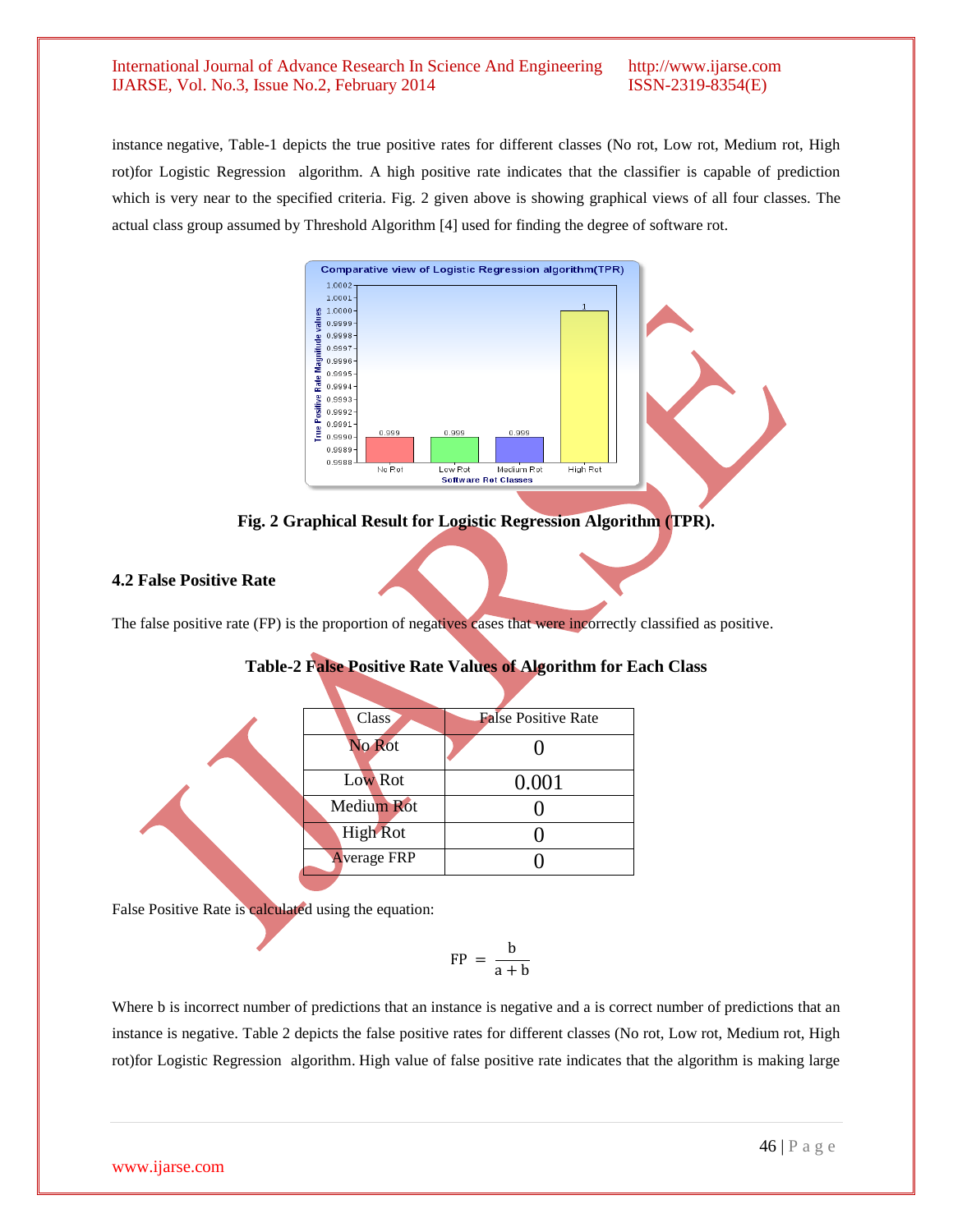number of incorrect predictions and hence it is not reliable. The actual class group assumed by Threshold Algorithm [4] used for finding the degree of software rot. Fig. 3 given above is showing graphical views of all four classes.



**Fig. 3 Graphical Result for Logistic Regression Algorithm (FPR).**

**4.3 Precision**

# **Table-3 Results of Precision Parameter of Algorithm for Each Class**

| Class             | Precision |  |
|-------------------|-----------|--|
| No Rot            | 0.999     |  |
| Low Rot           | 0.995     |  |
| <b>Medium Rot</b> |           |  |
| <b>High Rot</b>   |           |  |
| Avg. Precision    | 0.99      |  |
|                   |           |  |

Precision is the ratio of the number of relevant records matched to the total number of irrelevant and relevant records on the data set with each class. It is usually expressed as a percentage.

$$
Precision = \frac{A}{A+C} X 100
$$

A is Number of relevant records matched, C is Number of irrelevant records. Table 3 represent the Precision for different classes (No rot, Low rot, Medium rot, High rot)for Logistic Regression algorithm. Closer is the value of A/A+C to 1 higher the precision. Value closer to 1 indicates that no irrelevant records are being retrieved. Fig. 4 represents precision profile for different classifiers under investigation.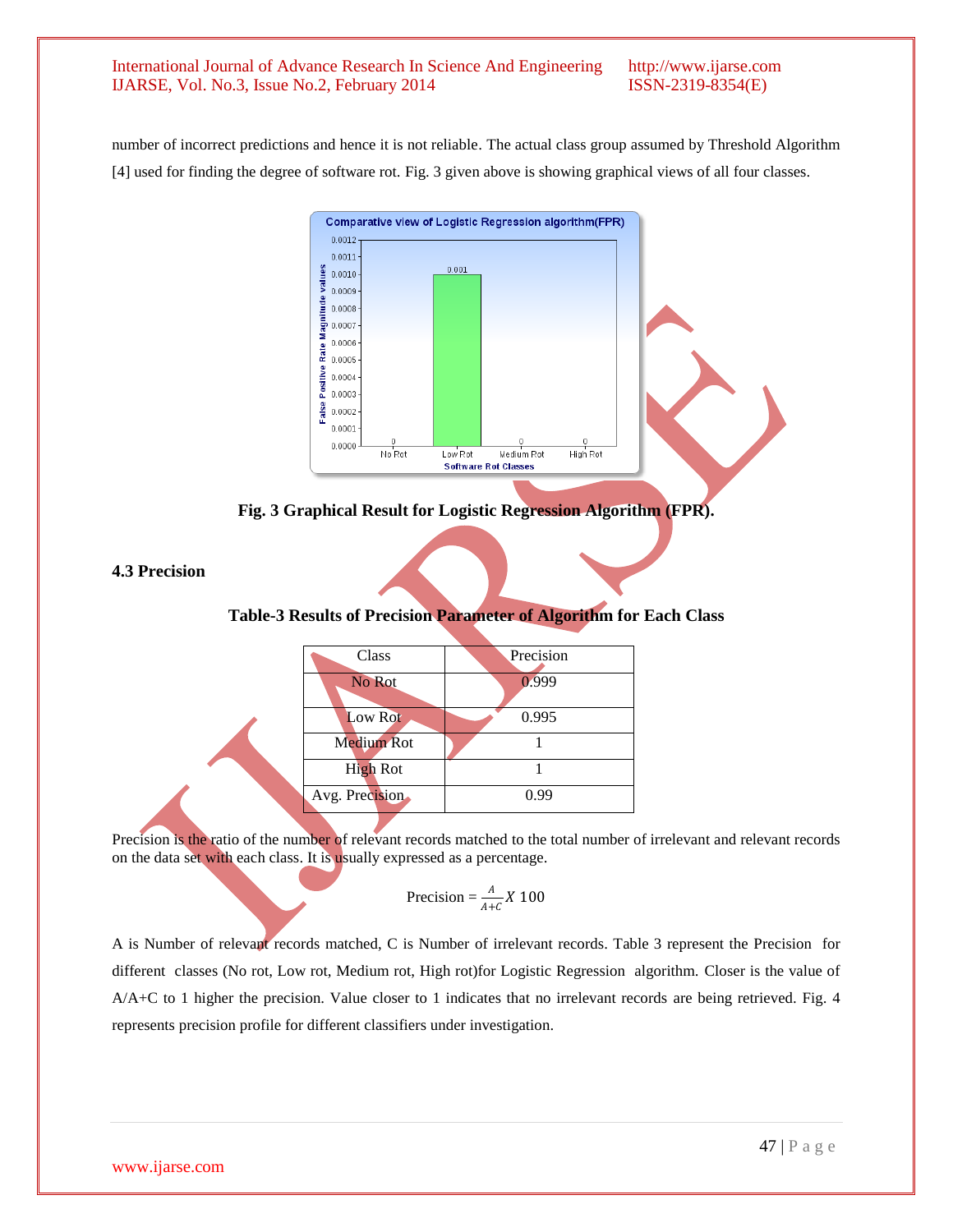

**Fig. 4 Graphical Result for Logistic Regression Algorithm (Precision).**

#### **4.4 Recall**

# **Table-4 Results of Recall Parameter of Algorithm for Each Class**



 **Fig. 5 Graphical Result For Logistic Regression Algorithm(Recall).**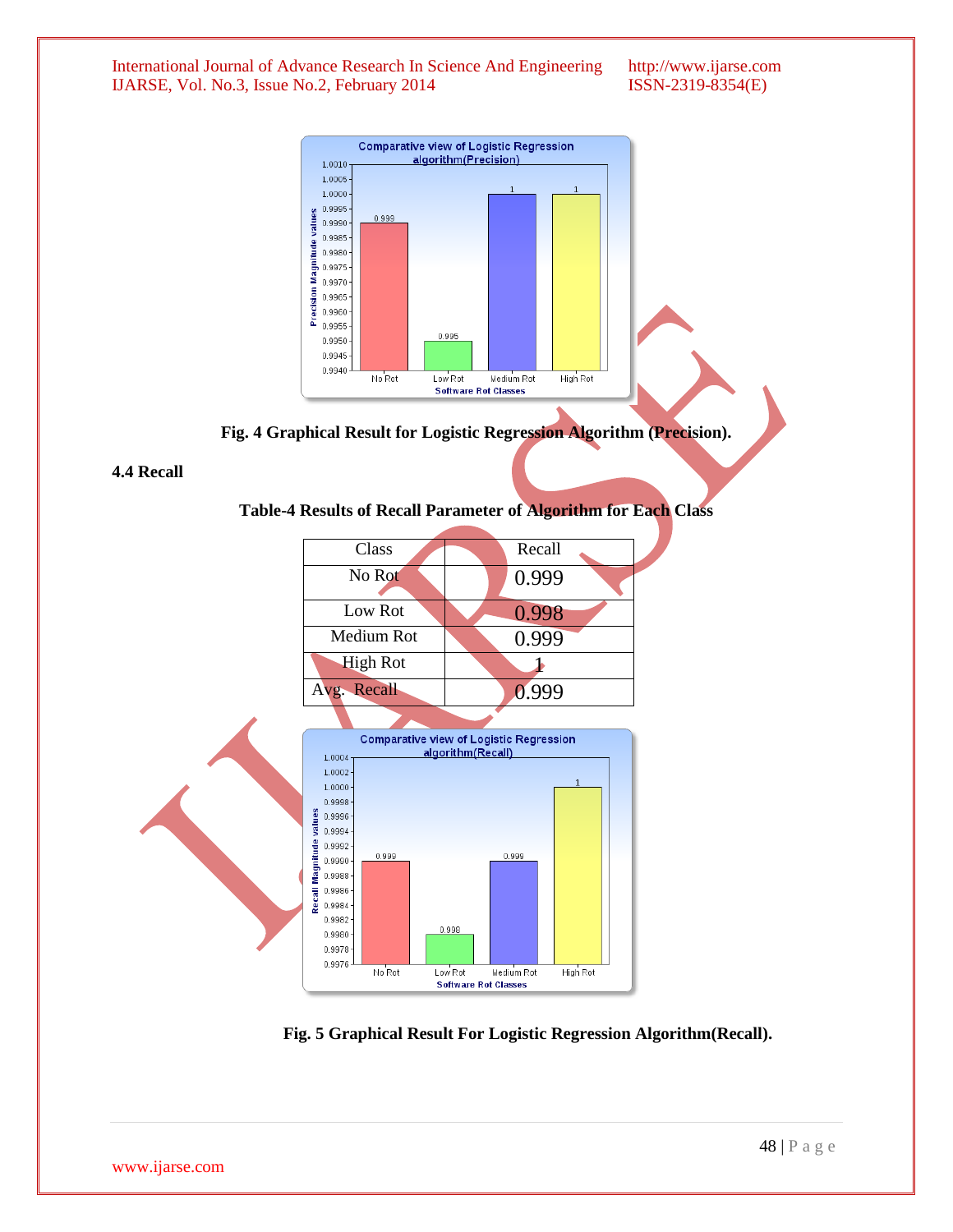Table-4 showing the result of algorithm .Recall is the ratio of the number of relevant records matched to the total number of relevant records in the database. Fig. 5 depicts the Recall for different classes (No rot, Low rot, Medium rot, High rot) for Logistic Regression algorithm. It is usually expressed as a percentage.

$$
\text{Recall} = \frac{A}{B}X\ 100
$$

A is Number of relevant records matched, B is Number of relevant records not matched. Again closer the value A/B to 1 higher the recall.

#### **V. CONCLUSION**

In this research paper it is apparent that for each class (No rot, Low rot, Medium rot, High rot) that the Logistic regression algorithm is able to clearly categorize among the data pattern for each class. It may be attributed to the fact, that the nature of curve is log, which is used for finding the hyper plane making the rate of change high, hence we can say that a new contribution has been made in the field of software engineering to find the degree of software rot and by predicting the process of software rot degree by using logistic regression.

# **IV. FUTURE WORK**

We suggest a combination of supervised and unsupervised machine learning algorithm must be used as unsupervised algorithm can be used to find pattern discovered in large dataset and supervised algorithms can be used to build highly accurate system of interpretation of software rot.

#### **REFERENCES**

#### **Journal Papers:**

- [1] Er H.P.S Dhami and Anuj Kumar ," Analysis of Software Design Erosion issues", International Journal of Advanced Research in Computer Science and Software Engineering, ISSN: 2277 128X. Volume 3, Issue 7, July 2013.
- [2] Van Gurp , Jilles, and Jan Bosch. "Design erosion: problems and causes." Journal of systems and software 61, no. 2: 105-119, 2002.(journal style)
- [3] Pérez-Castillo, Ricardo, I. Garcia Rodrguez de Guzman, and Mario Piattini. "Diagnosis of software erosion through fuzzy logic." In *Computational Intelligence in Dynamic and Uncertain Environments (CIDUE), 2011 IEEE Symposium on*, pp. 49-56. IEEE, 2011.
- [4] Kaur Harinder, and Raveen Bajwa. "Identification of Software Rot Using Range Control Limits." *International Journal* Scientific ResearchVolume-3 Issue 1,ID 02013725(2014).
- [5] Jordan, A. "On discriminative vs. generative classifiers: A comparison of logistic regression and naive bayes." *Advances in neural information processing systems* 2: (2002): 841.